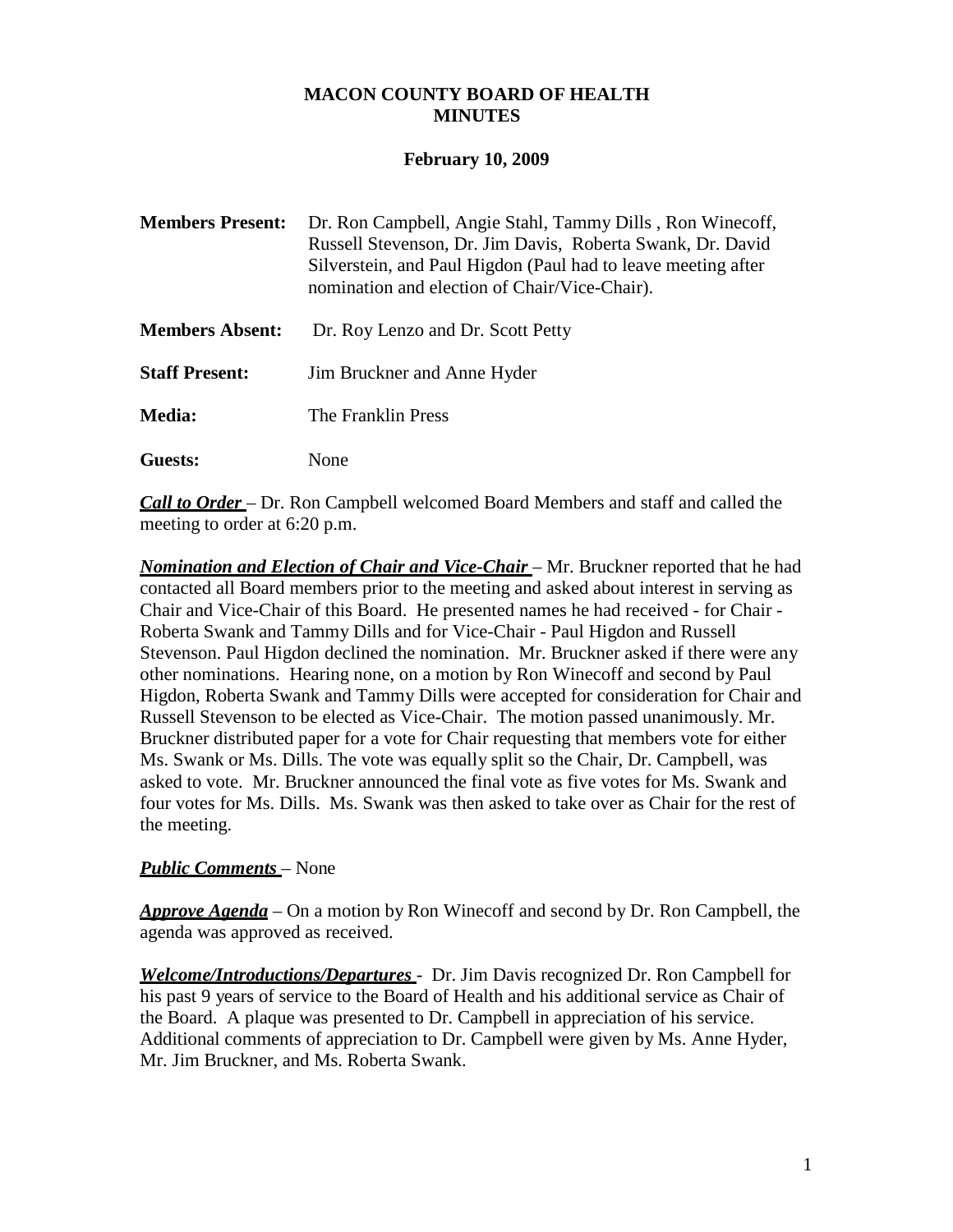### **Macon County Board of Health Minutes February 10, 2009 – Page 2**

*Approval of Minutes* - The minutes of the last regular meeting of October 7, 2008 were approved unanimously on a motion by Ron Winecoff and second by Russell Stevenson.

### *Old Business*

- **Accreditation Update –** Anne Hyder reminded Board members of the email she had sent out previously inviting all members to attend the Board of Commissioners meeting on Monday, February 23 at 2:00 p.m. in the Commissioner's Board Room for the Accreditation plaque presentation. Staff from Raleigh will be making the presentation. Currently Russell Stevenson, Tammy Dills, Dr. Ron Campbell, and Ron Winecoff plan to attend.
- **Strategic Plan –** Copies of the Focus Areas from the current Strategic Plan were passed out for discussion (attachment). Mr. Bruckner reported on which areas have been assigned to each Board member. Anne will email the final report out this week to each member.
- **EH Staffing/Productivity/Fees –** Mr. Bruckner reviewed the On Site Wastewater application status. He also reviewed the status of the vacant staffing positions including the fact that most of the staff in the On Site program are dual certified in the well program now and have been crossing over to work with that program. He added that the expectation per input from the state and from the well drillers in the community is that when the program is fully functioning, that we would be approving between  $300 - 500$  wells a year, but passed 160 over a month ago – adding that sometime in the future, additional staff may be needed in the well program.

Mr. Bruckner also asked that a fee be added to our fee plan for the well program. He proposed an additional fee of \$125 for a return site visit (this would be a visit after the original 4 visits which is currently a fee of \$375) A motion was made by Ron Winecoff to approve the fee for \$125 for a return site visit to be effective as of March 15. A second was made by Dr. David Silverstein and the motion was unanimously approved.

• **Fees for International Travel** – (Topic added to agenda). Due to an increase in requests for international travel vaccinations, Mr. Bruckner asked that there be an approval in the cost for the counseling fee for this program. Currently there is a \$10 fee for this service. He proposed increasing that fee to \$25 for adults and \$10 for children under the age of 16. That proposal was accepted as a motion by Dr. Ron Campbell and seconded by Ron Winecoff and passed unanimously.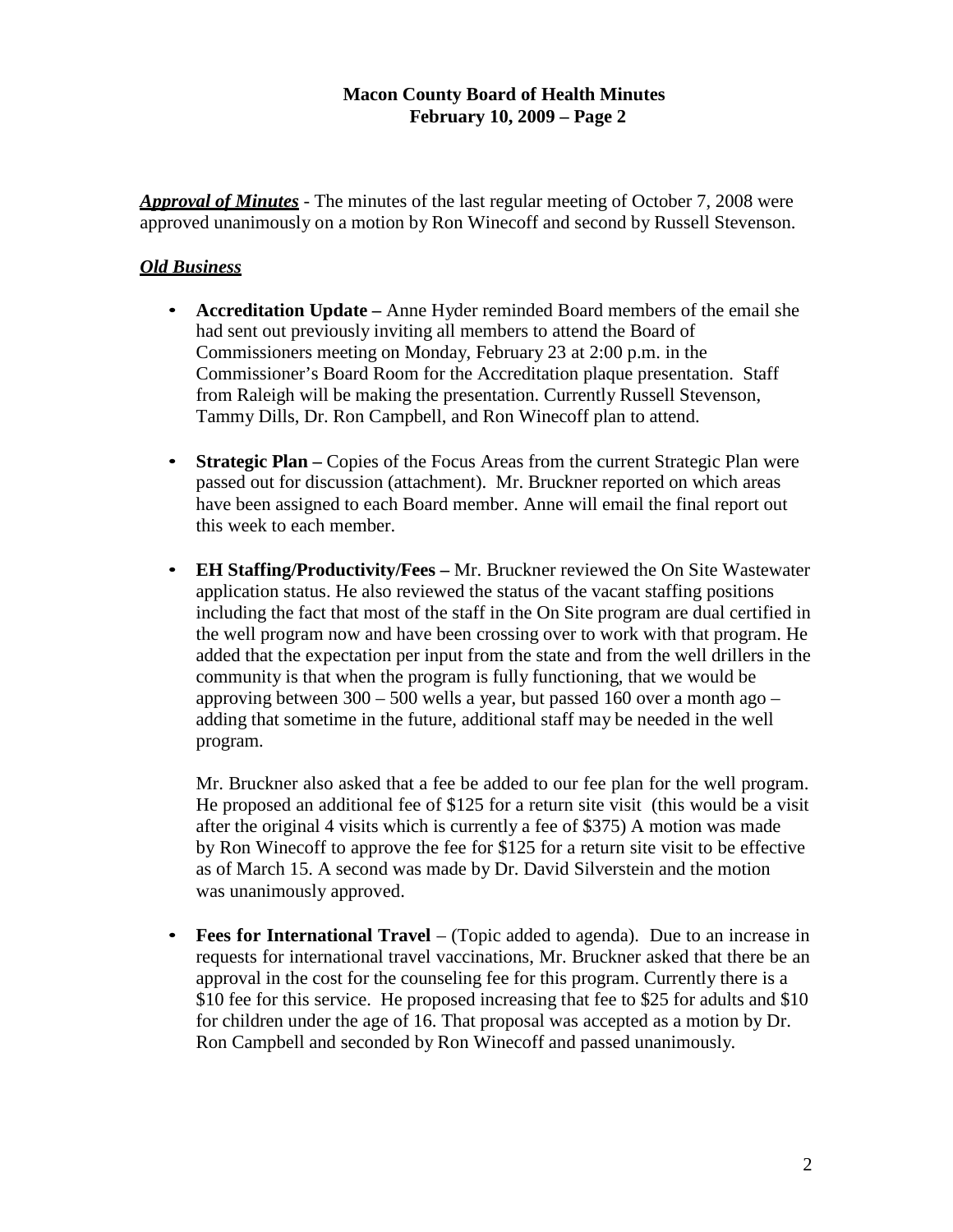### **Macon County Board of Health Minutes February 10, 2009– Page 3**

### *New Business*

- **Recruitment of New Members (Optometrist) –** Noting Dr. Campbell's rotation off the Board, Mr. Bruckner reported that the position needs to be filled by an optometrist if possible. Efforts are ongoing to contact individuals who would be qualified to fill this position.
- **Child Fatality Prevention Team Appointment –** Ms. Hyder reviewed the membership of the team and the requirement for a Health Professional to be appointed by the Board of Health. Dr. Sheryl Gravelle Camelo had served in this position for several years but has asked to be replaced. Anne indicated Dr. Allan Boruszak's interest in serving in the position. A motion was made by Tammy Dills with a second by Angie Stahl to appoint Dr. Allan Boruszak for a three year term. The motion was unanimously approved.
- **SOTCH – State of the County Health Report** A paper copy of the report was referenced by Ms. Hyder in each member's folder and she reminded Board members that they received an electronic copy previously. She reviewed the primary sections in the documents and thanked Becky Barr and Kathy McGaha for their work on the document.
- **School Nurses –** Mr. Bruckner reviewed the spreadsheet in the Board of Health packets and gave a report on how varied the duties are currently for school nurses than they were several years ago. He also noted that he and Anne Hyder had recently had meetings with the County Manager and with Dan Brigman, School Superintendent. The spreadsheet reflected three options for consideration for addressing the issue of salaries of school nurses with Mr. Bruckner noting that there are currently three vacant positions of the five positions. After discussion, a motion was made by Tammy Dills to accept Option 2 but to move toward Option 1. That motion passed unanimously after a second by Dr. David Silverstein.
- Ladies Night Out Meetings have been held recently with staff from Angel Medical Center and with Mr. Bruckner to address a project that would encourage mammograms and Pap Smears. Mr. Bruckner gave an update.
- **Budget: Mid – Year Review -** Mr. Bruckner reported on the response of the agency per the request from the County to return any funds that won't be needed for the rest of the FY. He referred to the handout in the packets.